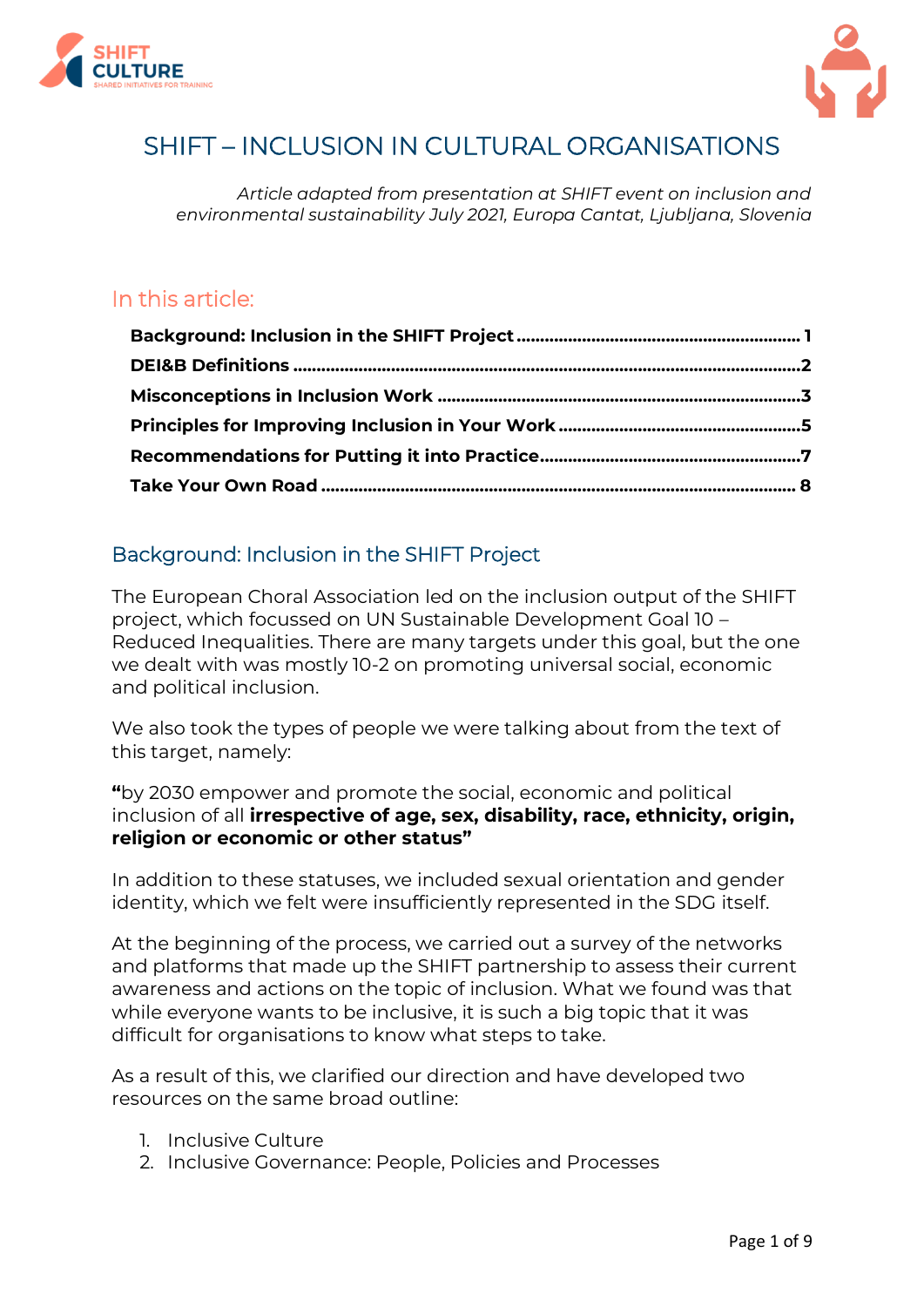- 3. Inclusive Action: Advocacy and Projects
- 4. Making Communications More Inclusive
- 5. Holding Inclusive Events

One resource we created was the annotated bibliography on inclusion, which contains 101 existing resources that would be useful for cultural organisations to consult in dealing with these areas of their operations. These are also contained within the project's Knowledge Base.

The second resource is a handbook on inclusion, designed as a reference work for cultural organisations to dip into when looking at any given issue of inclusion. It translates resources from other sectors to the cultural sector, providing relevant guidance and suggestions that give a starting point for deepening inclusion work.

In this article, you will find some of the major learning points that we have taken from our research during the development of these resources.

### <span id="page-1-0"></span>DEI&B Definitions

In this project, we have used the term DEI&B (Diversity, Equity, Inclusion and Belonging) to dive into this complex topic from different angles. Here we need to start with a number of key definitions.

Diversity is a statement of demographic composition. It is not concerned with the quality of relationships between different individuals, but is essential in the inclusive organisation. If an organisation has a low level of diversity, the question must be asked: why are people from different backgrounds and with different characteristics not present? How are they being excluded (whether consciously or unconsciously)? Diversity may also look different in different places. A country with a colonial history (for example, the United Kingdom) will inevitably have different demographics from countries without such a history (for example, Latvia).

Equity (as opposed to equality) concerns treating people as individuals with individual needs. Whereas equality would see the same level and kind of support given to every member of a team, equity would ensure that each member of a team received the support that they needed. This is a necessary principle to work by if people are to feel that they belong in an organisation. It is also particularly important in the case of people from marginalised groups, who may not have had the opportunities that others take for granted, despite their considerable potential.

Inclusion **-** An organisation may have a more or less inclusive environment. An inclusive environment will foster psychological safety, feel supportive and respectful, be free from discrimination or harassment (and have procedures in place to deal with them should they occur), be honest and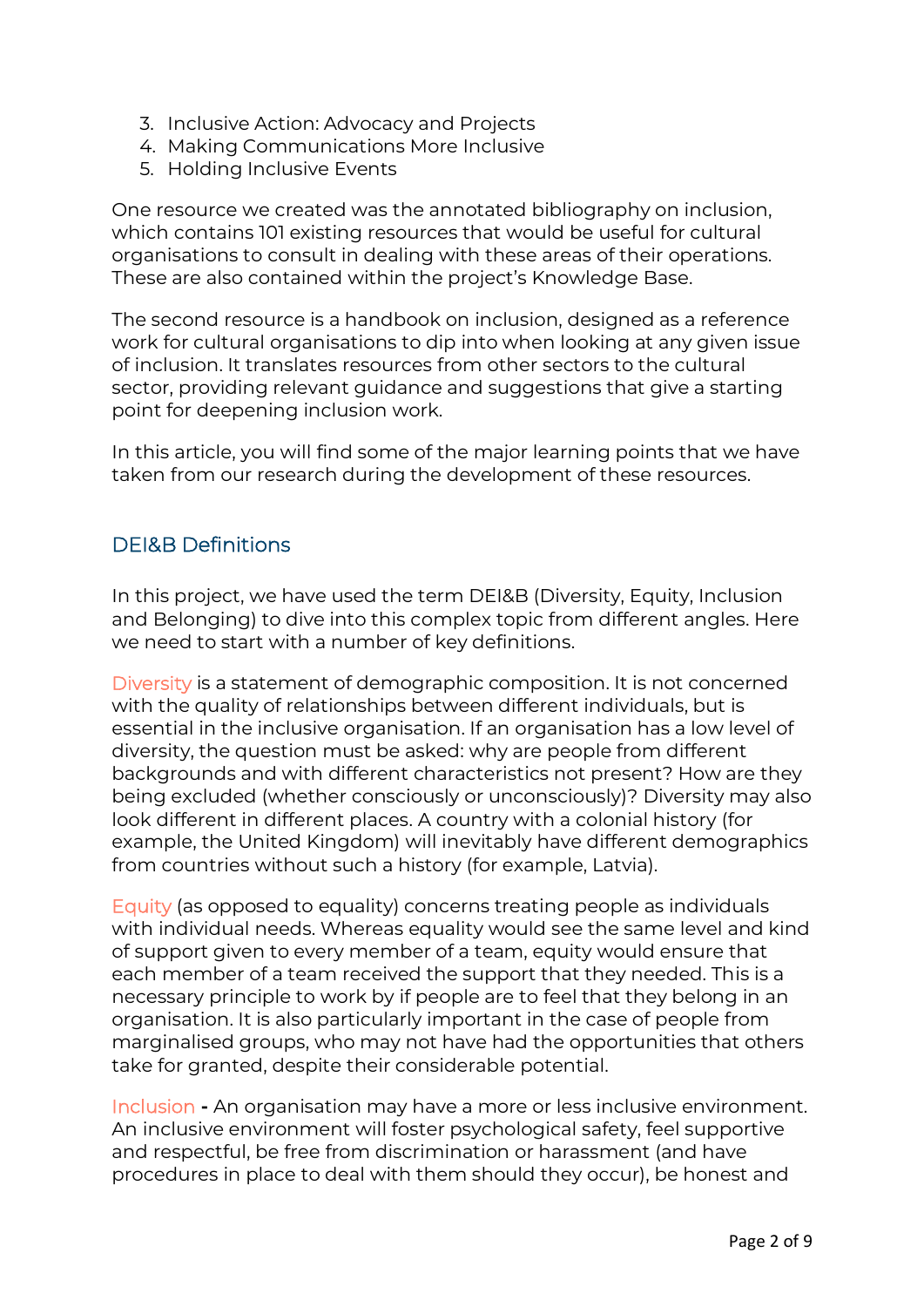open to difficult conversations and be a safe space to make mistakes and learn. It should also promote professional development and give access to decision-making. Inclusion in the organisational context refers to the process of making an environment like this that welcomes people from all backgrounds and with all characteristics.

Belonging **-** Whereas inclusion relates to the nature of an organisation's environment, belonging refers to an individual's sense of being included. This can be broken down into two main components: feeling valued for uniqueness and the ability to be authentic. The combination of these allows a person to feel that they belong without having to conform to a particular norm. Assessing perceptions of belonging among members of an organisation can therefore indicate how inclusive the environment of your organisation is.

#### <span id="page-2-0"></span>Misconceptions in Inclusion Work

Understanding what it really means to be inclusive is not always straightforward and misconceptions can easily lead us down the wrong path if we are not careful. Here are three examples.

1. "I don't need diverse people on my board/in my team, so long as I take diverse people's needs into account."

*"The main problem is that we think we understand the minds of others, and even our own mind, better than we actually do."*

*– Nicholas Epley in "Mindwise: How We Understand What Others Think, Believe, Feel, and Want"*

We have the idea of "standing in someone else's shoes" to understand what they are thinking. However, this relies completely on being able to use knowledge that you already have in your head to understand another person's perspective. If you have a mistaken understanding of another person to begin with, then no amount of standing in their shoes is going to make your judgment more accurate.

If you actually want to understand the mind of another person, you have to get that person's perspective as directly as you possibly can. You can do that in one of two ways. One, *by actually being the other person* or two, by having the other person tell you honestly and openly what's actually on their mind.

You cannot indirectly represent the needs, opinions, views and reactions of other people. They need to be there to do it themselves, which means that they need: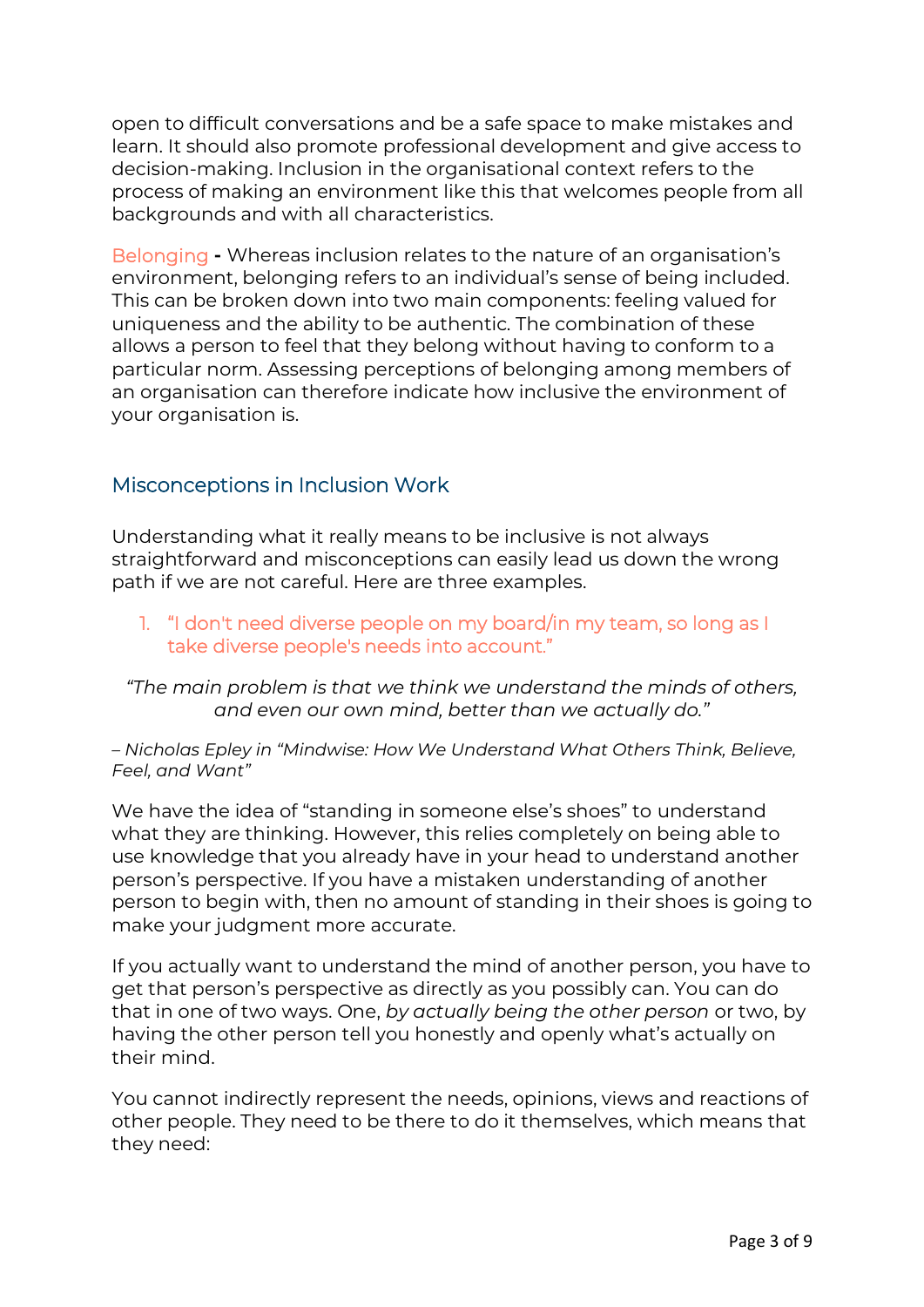#### a) the opportunity to participate

b) an inclusive space where they feel psychologically safe to express their views and needs.

#### 2. "Right, so I need to get some diverse people, then I'm OK. Diversity equals quotas - how many diverse people do I need?"

First thing's first - be careful of dividing the world into two groups - "normal" people and "diverse" people. It is not people that have the quality of diversity, it is groups (see the definition above).

Secondly, there is no calculation you can do that will make your lack of diversity go away. There is no insurance policy you can buy that will stop you having to face this issue in all of its human complexity and messiness and uncomfortableness.

Just bringing people in for this one characteristic: it is tokenism, not inclusion. A [study](https://www.canvas8.com/library/signals/2020/06/19/workplace-tokenism) by Marla Baskerville Watkins of Northeastern University highlights the problematic consequences of doing "diversity by numbers".

*"It's hard being the only one, or one of a few. It tends to be even more difficult for women and racial minorities to be tokens, compared to men and ... workers [from the majority ethnic group]"*

*"Tokens have higher visibility than dominant members. This heightened visibility can lead to performance pressures whereby tokens may have fears about making mistakes because their performance is being heavily scrutinized."*

*"Those in the numerical minority might not feel connected and included with those in the numerical majority. They might feel alone and lonely,"*

#### 3. "I have many people from diverse backgrounds speaking at my event! They are there to tell everyone about diversity!"

Be careful here too. Not only is that reducing people to a single characteristic and topic, it is also failing to see that diversity is a horizontal issue, part of every topic or theme you address.

This kind of segregation doesn't change anything within a sector, but pays lip service to the idea that you are addressing diversity issues. By all means, have a panel on diversity and inclusion, but do not make that the only panel at your event where people from marginalised groups appear.

It also should not be an assumption that someone from a marginalised group will be delighted to discuss this topic. Maybe it is something they are interested in discussing, maybe not. This is not an assumption you can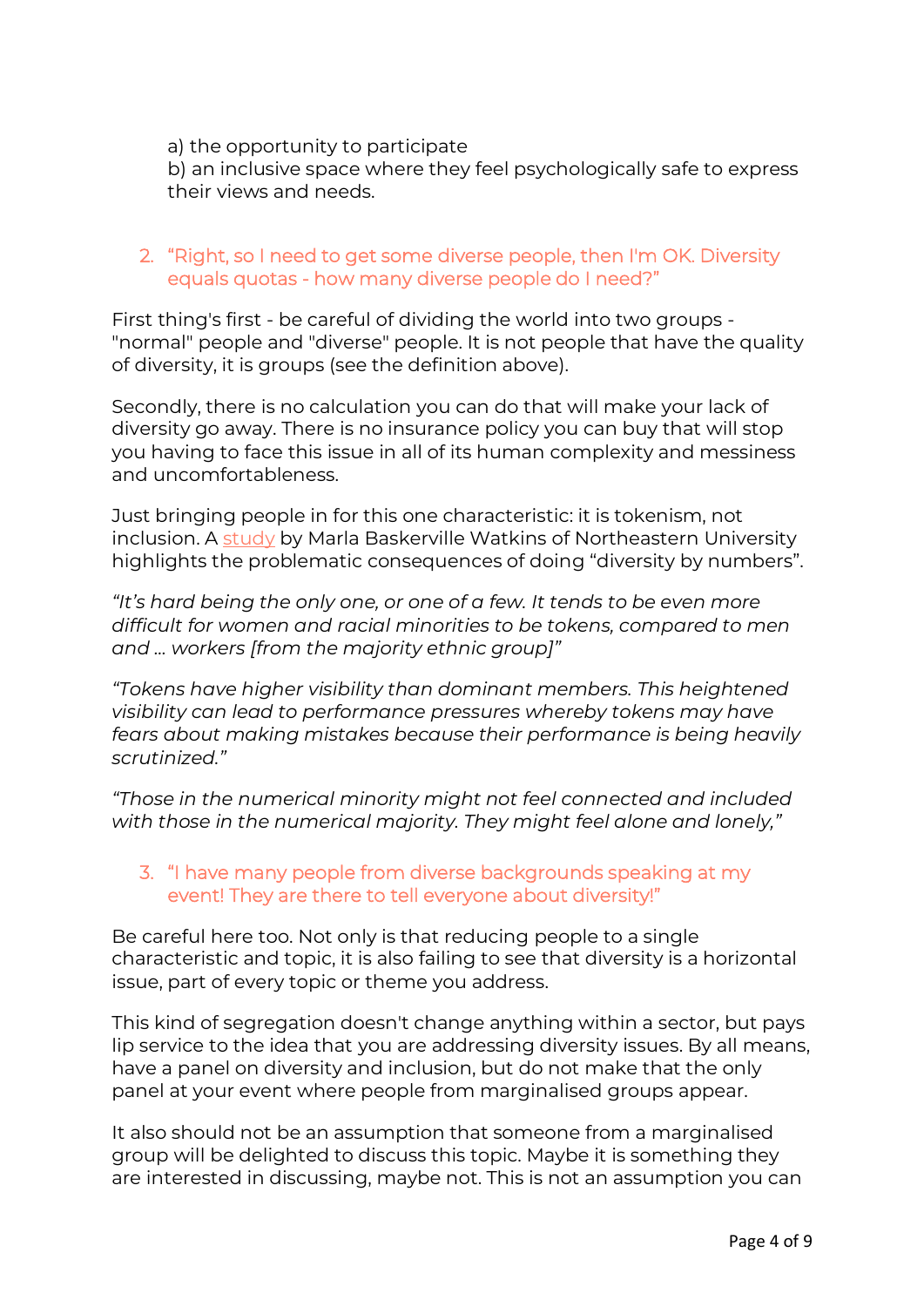make of every individual from a marginalised group. So do ask and do listen.

### <span id="page-4-0"></span>Principles for Improving Inclusion in Your Work

At this point, you may be feeling that I just told you that a) you have to include people from marginalised groups, but b) if you do, you're going to be criticised for having done it wrong. That is a reasonable fear. So let's try to extract some principles that will help guide us in making inclusion an honest and impactful process.

#### 1. Create Opportunities

You can interpret the creation of opportunities in different ways, but once you start developing an "opportunity mindset", you will begin to find more and more of your own.

Some questions you might consider:

- Who do you already know from a marginalised group that you could give a boost to?
- Are you going to events with performers or speakers from different backgrounds? Widen your network wherever you can!
- Do you hire interns, staff, freelancers? What backgrounds do they tend to come from?
- What are your demands when you are hiring in general? Are they all essential? Who are you blocking? Could you make it easier for different kinds of people to apply? Could there be multiple different ways to apply?
- Can you talk about possibilities with friends and colleagues? Spot opportunities that they could take?
- Is there something that you couldn't do on your own, but if you talked with others, and worked together, you could make it happen? Maybe there's an unlikely partner out there waiting to be asked.
- Can you increase the accessibility of your website? Can you demand more of the venues you use in terms of accessibility?
- Could you mentor or otherwise support an emerging talent? Give talks in schools?
- Can you contribute to increasing representation of people from marginalised groups? Can you raise awareness of diverse repertoire? Invite a guest artist?

#### 2. Make Space

Make space, and make that space inclusive. What does that mean in practice? It is a space where everyone can come as their authentic selves,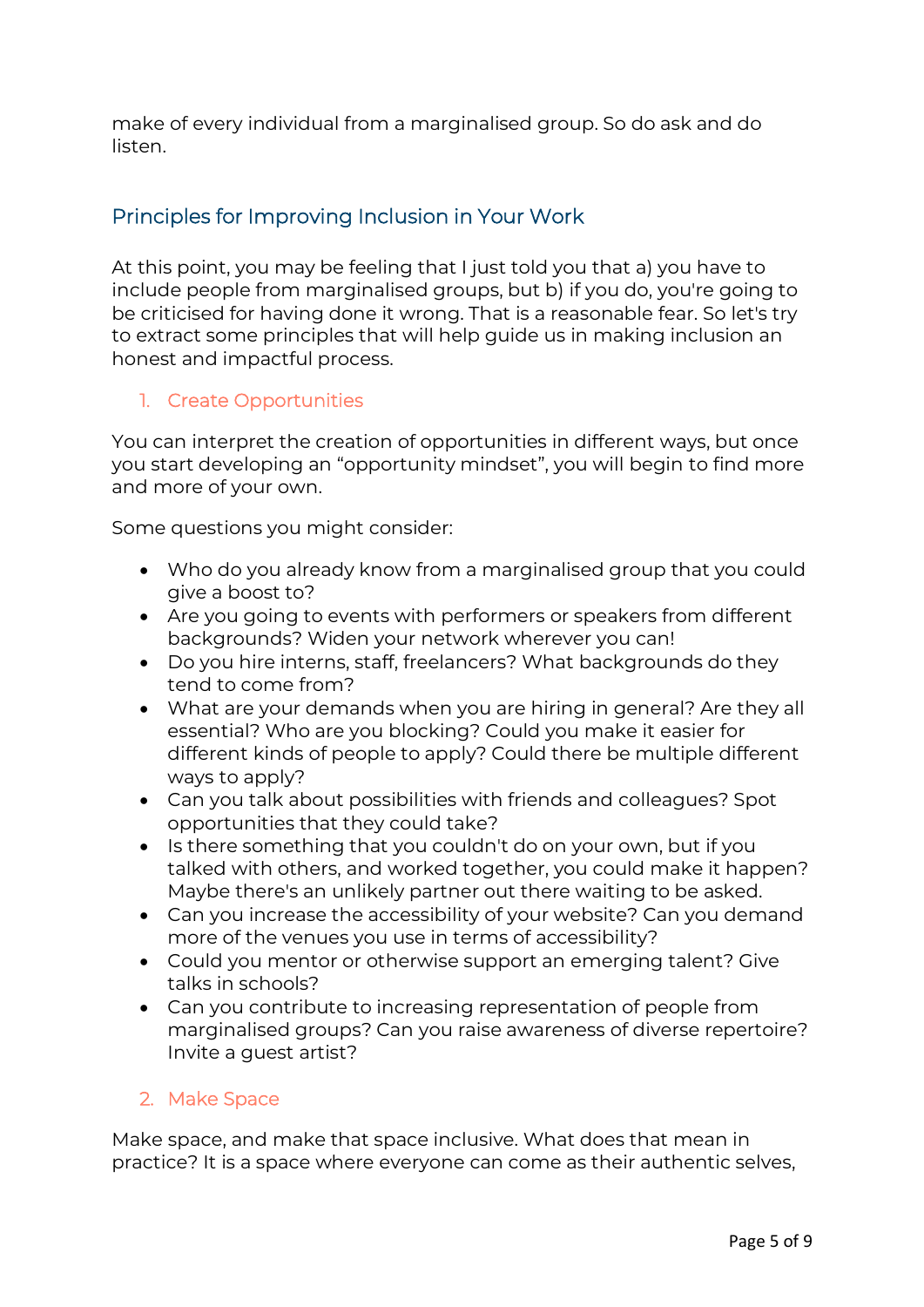where they don't have to wear a mask and pretend to be somebody else in order to fit in.

Inclusive spaces, despite appearances, are not all people smiling and refusing to engage in any kind of conflict with each other. Conflict is natural and will arise wherever there are groups of people together. Learning to manage conflict is therefore vital.

On the one hand, this involves everyone recognising that people's needs and sensitivities are different. Some people find uncertainty unsettling and need to know everything about what is happening; others are frustrated by detail and prefer to improvise. Some people thrive working alone; others need the feeling of belonging to a group. Some people love public praise; others would rather die than be praised in front of an audience. Understanding what different individuals need to feel psychologically safe can avoid a lot of pain and misunderstanding.

Another important point is having processes already in place for when something goes wrong. For example:

- If someone feels attacked or harassed who are they supposed to go to?
- Are there options of different people they can they go to?
- What about if they are not comfortable reaching out in person? Can they write it in an email?
- How often do you check in with individuals in your teams? Even a 10 minute 1-on-1 planned in advance can provide the necessary space and opportunity for someone to bring up something that has been upsetting them but they didn't want to bother you with it.
- Do not underestimate the importance of creating opportunities for people to voice their problems - and then give them explicit permission to do so.

#### 3. Learn to Listen

Now you are in a pattern of creating opportunities and you are making an inclusive space where people feel psychologically safe. Now they come to you with their problems and criticisms and everything uncomfortable you can imagine…

Now is the time to practise your active listening skills. Another thing easier said than done! One tip is to listen in order to be able to summarise what the person has said afterwards in your own words. Then try telling them the summary. "I hear that you are upset because X has happened and you felt it was ignored by the group and now you are feeling upset because you feel like you do not belong here. Is that right?". See what happens. It might seem awkward at first, but it is a great way to build a trusting relationship.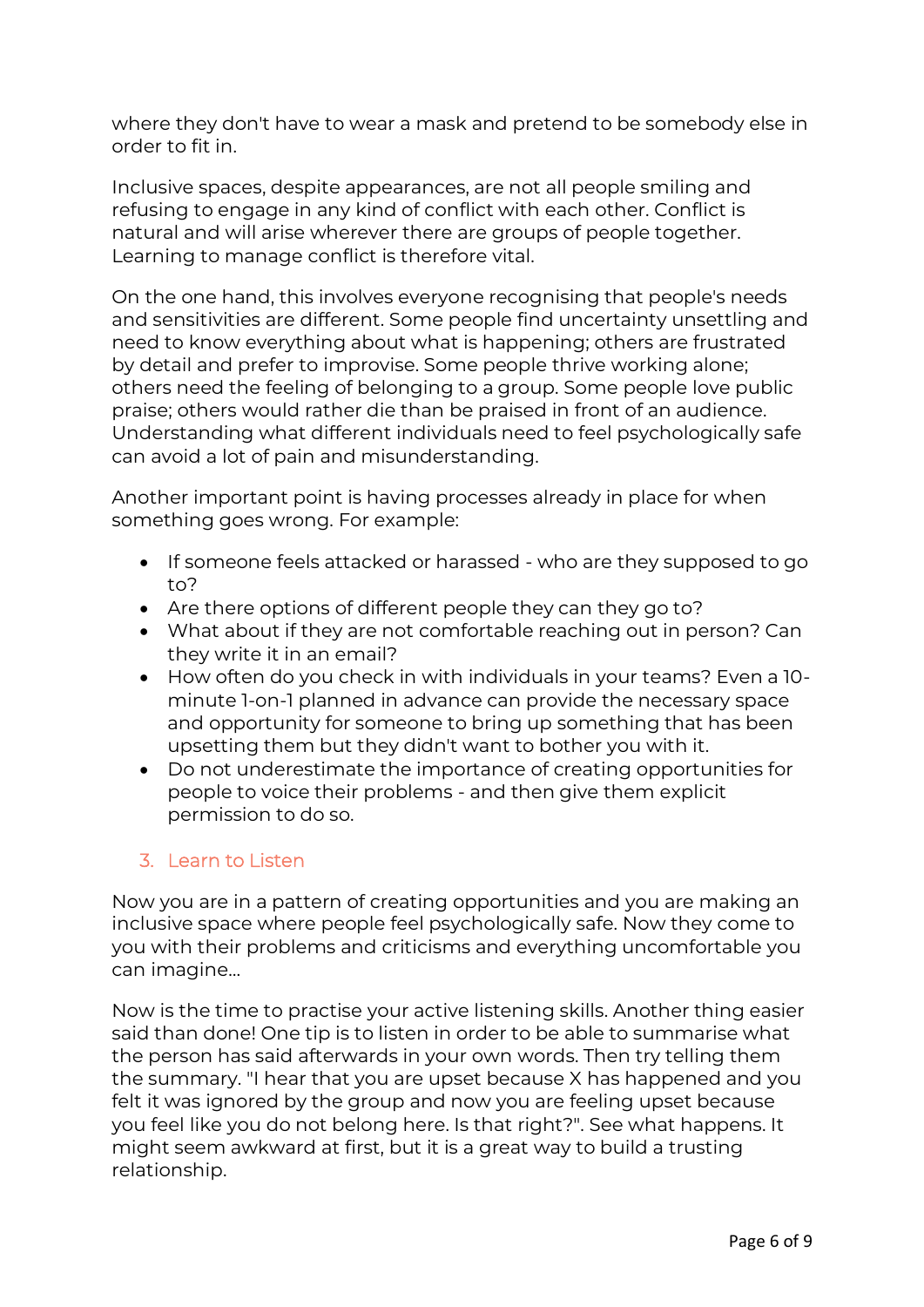Try to listen to the feelings behind the words that someone is saying too. Often angry words are masking pain and sadness - go there, not to the angry words.

Before you act on what you have listened to, remember to ask what that person would like to see happen next. Don't risk embarrassing them, making them feel more excluded, even though you are acting with the best of intentions. Active listening is about asking questions, not about giving instructions.

This is in fact another opportunity that you have created, and you can do it in different circumstances too. After you start getting more people from different marginalised groups more involved in your work - ask them if they would be willing to give you feedback on what is working, what could be done better. Just make sure to ask if they would be willing - note our earlier point about expecting "diverse" people to talk about "diversity".

### <span id="page-6-0"></span>Recommendations for Putting it into Practice

With these three deceptively simple principles, I guarantee you, you will make mistakes. You will forget, you will overlook things, you will say or do the wrong thing. We all will, and that is normal. So along with these principles, I would also advise the normalisation of a culture that accepts that people will make mistakes. Every mistake is an opportunity. Next time someone around you makes a mistake, congratulate them for the learning experience!

To finish, here are some recommendations on how to make it easier for you to put these principles into practice.

#### 1. Be Flexible

In San Francisco, old houses often have very firm, rigid foundations. The other thing they often have is earthquakes. A rigid foundation is *not* what you want in this context. Inclusion is an ongoing learning process, with no one-size-fits-all approach, and deep need to connect to individuals from marginalised groups *as individuals* with their own feelings, needs and opinions. Knowing one member of a marginalised group does not mean you know every member of the group. Be flexible with your approach. If you think you have all the answers, you are going to get a shock.

#### 2. Be Compassionate

Secondly, remember that different people are at different places in their inclusion journey. If you want to push ahead, it can be very frustrating when others do not understand the point and hold the process back. The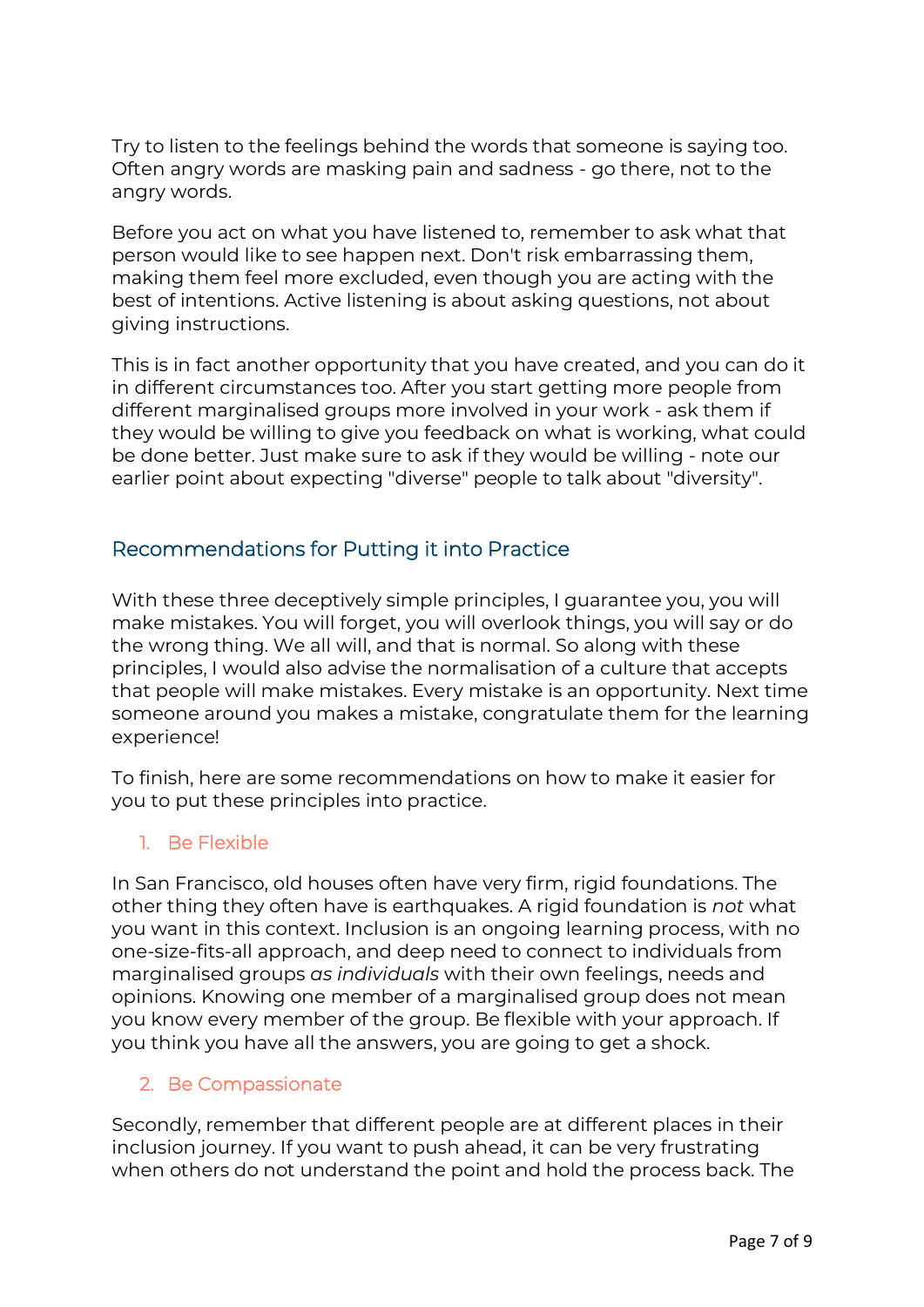best way to move people though, is not to shout and scream at them. Be compassionate. Take the time to talk with them and to practise your active listening on what is going on behind the words. Meeting people where they are, ensuring that they feel understood, will get you further than labelling them as regressive or arguing with them. When people argue, no one gets heard.

#### 3. Be Vulnerable

The final recommendation to you comes from the work of shame researcher, [Brené Brown,](https://brenebrown.com/) and it is this: be vulnerable. You do not have to be perfect. You do not have to know everything. You can admit mistakes. You can share your worries. You do not have to always put up a strong front. Rely on the people around you, and be honest about your experience. You are better off if you do, because "staying vulnerable is a risk we have to take if we want to experience connection".

### <span id="page-7-0"></span>Take Your Own Road

The principles and recommendations above are intended to be universal, but we are each starting in our own place, with the specificities of our own sectors, with our own actions, with different people in different places and so on.

Applying these principles and recommendations involves understanding yourself, where you come from, your privilege, your unconscious bias, your power to bring about change… This is really personal work

We have developed the handbook and annotated bibliography to help you find your bearings in the inclusion process, but you determine your path. Every path will look a bit different, but we hope to have provided you with some common steps you can take to determine where to go.